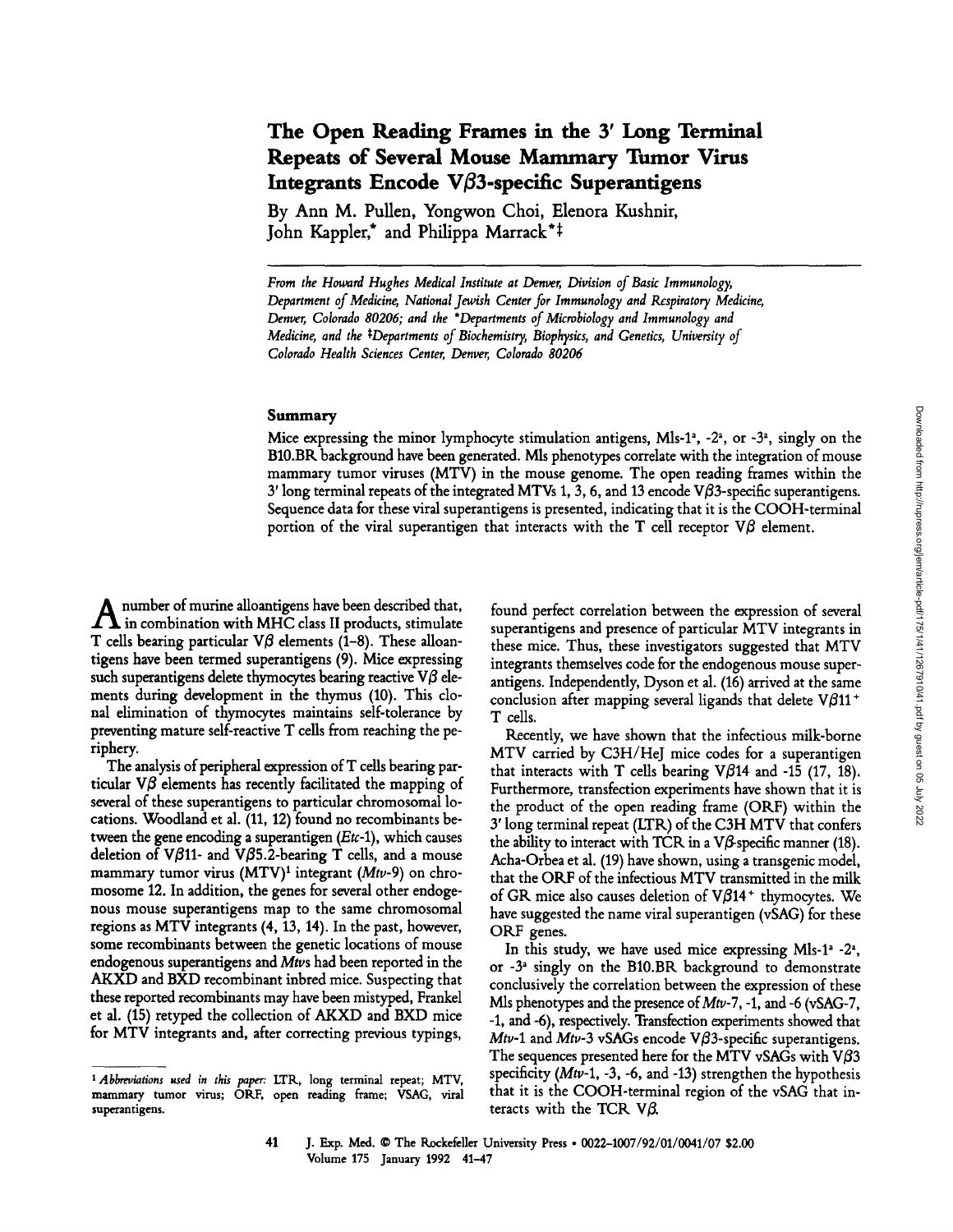#### Materials and **Methods**

*Mice.* Mice were generally purchased from The Jackson Laboratory (Bar Harbor, ME). Mice carrying Mls-1<sup>2</sup>, Mls-2<sup>2</sup>, or Mls-3<sup>2</sup> on the B10.BR background were bred in our own facility.

*Flow Cytometric Analyses.* Nylon wool-purified, peripheral blood and lymph node T cells were analyzed for expression of  $V\beta3$ and V $\beta$ 6 as outlined previously (9). T cells were stained with biotinylated KJ25 (anti-V $\beta$ 3; reference 4) or RR4-7 (anti-V $\beta$ 6; reference 20) followed by PE-streptavidin (Tago Inc., Burlingame, CA). Two-color analyses of TCR  $V\beta$  expression and CD4 and/or CD8 used directly fluoresceinated GK1.5 (21) and 53.6.71 (22), respectively.

*Southern Analyses.* Liver or tail DNA was digested with PvuII, subjected to dectrophoresis on 0.7% agarose gels, and transferred to nitrocellulose as described by Maniatis et al. (23). Filters were hybridized with a MTV LTR probe. The probe was an EcoRI-BamHI fragment of pTZ18R-ORF (18), derived from the milkborne C3H MTV (kindly provided by Dr. John Majors, Washington University School of Medicine, St. Louis, MO). The probe was labeled by random priming (24). Filters were washed with two final washes with 0.1% SSC, 0.1% SDS at 58°C for 30 min.

PCR Amplification, Cloning, and Sequencing of MTV vSAGs. Oligonucleotide primers specific for C3H MTV vSAG (5' sense, GGGAATTCTCGAGATGCCGCGCCTGCAG; and 3' antisense, GGGGATCCAACTAACTTAAACCTTGG) were used to amplify the vSAGs from PvulI-digested genomic DNA from DBA/2 and C58 mice. The DNA was separated on a 0.7% agarose gel and gel pieces corresponding to the 3' LTKs of Mtu-1, -6, and -13 from DBA/2 and Mtv-3 from C58 (Fig. 1) were excised. DNA purified using Geneclean (Bio 101 Inc., LaJolla, CA) was subjected to PCR amplification using a thermocycler (Cetus Corp., Norwalk, CT) and the following amplification conditions:  $95^{\circ}$ C melting,  $50^{\circ}$ C, annealing, and 72°C extension, each for 2 min. The amplified products were restricted with BamHI and EcoRI and cloned into pTZ18R. Multiple clones were sequenced by the chain termination method (25) using the Sequenase kit (United States Biochemical Corp., Cleveland, OH).



Figure 1. Southern blot of PvulI-digested DNA from DBA/2 and C58 mice. The filter was hybridized with a probe derived from C3H exogenous MTV LTR. Arrow heads designate molecular weight markers of 23.5, 9.4, 6.6, 4.3, and 2.3 kb.

*Transfection.* The vSAGs of Mtv-1 and Mtv-3 were subsequently cloned into the eukaryotic expression vector  $pBDWMC\beta2$  (26). In case other retroviral products were necessary to ensure high expression of the vSAG products, the vSAG constructs were cotransfected with pUVH, a plasmid containing the 5' sequences of the endogenous C3H provirus  $Mtv-1$  and the 3' sequences of the milkborne exogenous C3H MTV (27). These plasmids were linearized with XbaI and Sall respectively, and were transfected into the B ceU line CH12.1 (28) by dectroporation. Transfectants were selected with G418.

*Stimulation Assays,* Transfectants were screened for their ability to stimulate T cell hybrids expressing V $\beta$ 3 (K25-49.16 and K25-59.6; reference 4) and *Vfl7* (KOXY-6.6; reference 18). 105 B cell transfectants were cultured with 10<sup>5</sup> T cell hybrids. Lymphokine production was assayed after 24 h using the indicator cell line HT-2 (29).

# **Results and Discussion**

*Endogenous Mouse Superantigens Map to MTV Integration Sites.* Previously published analysis of the progeny of a (C3H/HeJ  $\times$  B10.BR)F<sub>1</sub>  $\times$  B10.BR backcross has shown that C3H/HeJ mice express two V $\beta$ 3-specific superantigens, Mls-2<sup>2</sup> and Mls-3<sup>2</sup> (30). The progeny that expressed Mls-2<sup>2</sup> or Mls-3<sup>a</sup> were further backcrossed on to the B10.BR background. For each generation, the offspring were screened for V $\beta$ 3 expression and the mice expressing low levels of V $\beta$ 3<sup>+</sup> peripheral blood T cells were used as breeders. Expression of Mls-2<sup>2</sup> causes partial deletion of V $\beta$ 3<sup>+</sup> T cells, while  $Mls-3<sup>2</sup>$  causes complete deletion of these cells (Table 1; and reference 30). Fig. 2 shows a Southern blot of genomic DNA from the backcrossed mice hybridized with a probe derived from C3H exogenous MTV LTR. Mice expressing the Mls-2<sup>2</sup> phenotype carried *Mtv*-1, while the Mls-3<sup>2</sup> mice carried Mtv-6. This is a formal demonstration that the Mls-2' phenotype correlates with the presence of  $Mtv-1$ , a possibility suggested by Frankel et al. (15).

Concurrently, we have backcrossed the Mls genes of CBA/J on to the B10.BR background. Deletion of  $V\beta6^+$  T cells was used as a marker for Mls-1<sup>2</sup> expression  $(3)$  and the absence of  $V\beta$ 3-bearing cells was taken to indicate the presence of another Mls gene. Mls-P expression correlates with the

Table 1. *Vß3-specific Deletion of T Cells by Endogenous Mouse Superantigens* 

|                                | Source of<br>Mls genes            | Percent $V\beta3$ <sup>+</sup><br>lymph node<br>T cells |
|--------------------------------|-----------------------------------|---------------------------------------------------------|
| <b>B10.BR</b>                  |                                   | 3.5                                                     |
| CBA/J                          |                                   | 0.1                                                     |
| C3H/HeJ                        |                                   | 0.1                                                     |
| B10.BR-Mls-3 <sup>2</sup> (F6) | CBA/I                             | 0.1                                                     |
| B10.BR-Mls-2 <sup>a</sup> (F8) | C <sub>3</sub> H/H <sub>e</sub> J | 0.5                                                     |
| B10.BR-Mls-3 <sup>2</sup> (F7) | C3H/HeJ                           | 0.1                                                     |

42 Mouse Mammary Tumor Virus Integrants Encode  $V\beta$ 3-specific Superantigens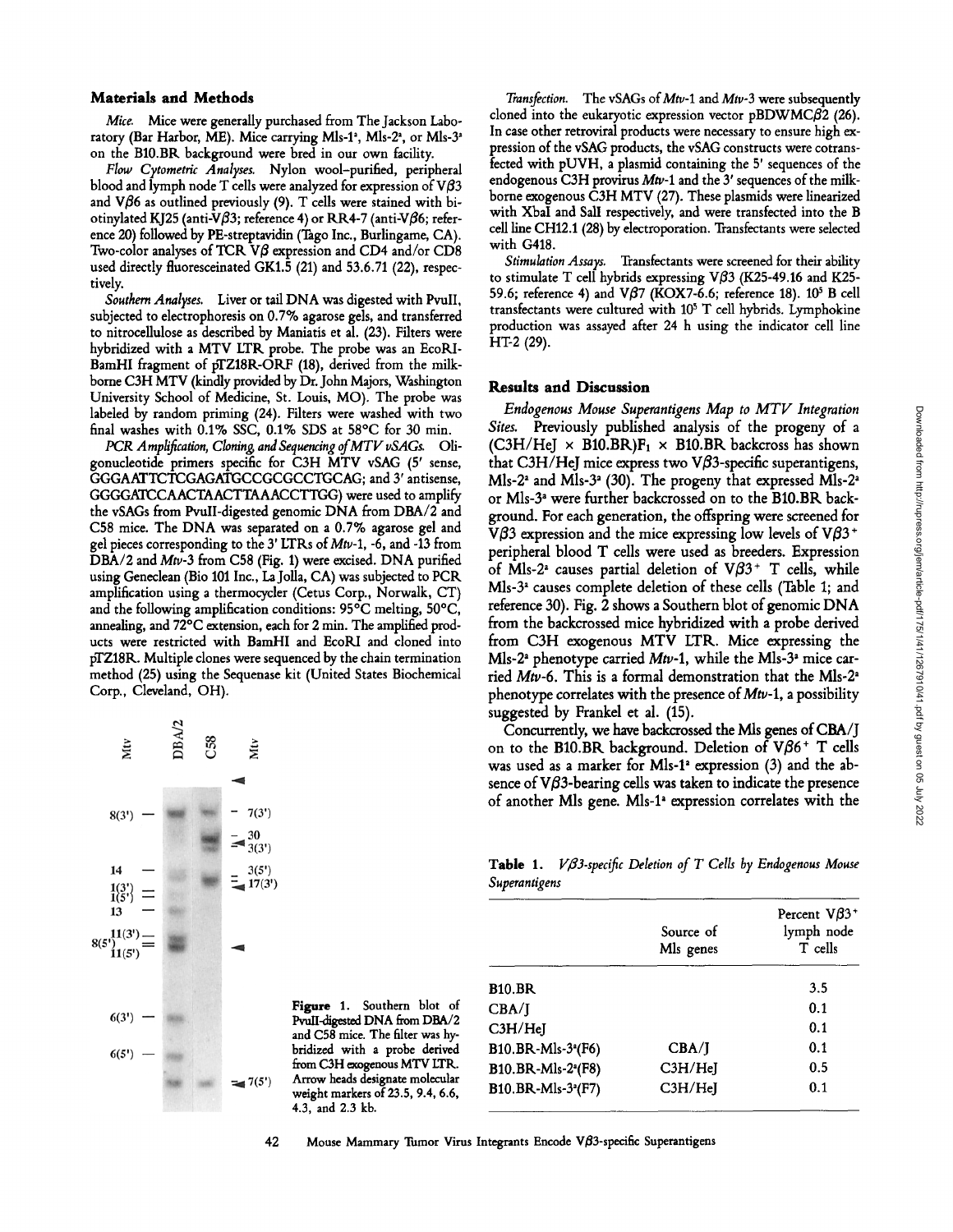

**Figure** 2. Endogenous mouse superantigens map to MTV integration sites. A Southern blot of Pvull-digested DNA from inbred and recombinant mouse strains was hybridized with a probe derived from C3H exogenous MTV LTR. The higher molecular weight bands for C3H/HeJ are faint due to partial degradation of the DNA sample. MIs-la(CBA) designates B10.BR-Mls-1<sup>2</sup> (F6), Mls-3a(CBA) designates B10.BR-Mls-3<sup>2</sup>(F6), MIs-3a(C3H) designates BI0.BK-MIs-3~(F6), and MIs-2a(C3H) designates B10.BR-Mls-2<sup>2</sup>(F7). Assignments are made for the MTV integrants that are known to be present in these mouse strains.

presence of *Mtv-7* on chromosome 1 (Fig. 2; and reference 15). It has previously been reported that, unlike C3H/HeJ and DBA/2, CBA/J carries only one V $\beta$ 3-specific superantigen (31-33). The expression of this superantigen correlates with the presence of *Mtv-6* (Table 1 and Fig. 2), and it is therefore termed Mls-3<sup>2</sup>.

Four Different MTV Integrants Encode Vβ3-specific Superan*tigens.* Analyses of VB3 expression in ILl mice of the AKXD and BXD series suggested that DBA/2 mice carry at least two genes encoding V $\beta$ 3-specific superantigens (4, 14); one mapping to chromosome 4 and a second to chromosome 16. Reanalysis of these data and the MTV integration sites for the RI strains suggested that DBA/2 mice actually carry three V $\beta$ 3-specific superantigens, Mls-2<sup>2</sup>, Mls-3<sup>2</sup>, and one other, mapping to the retroviral integrants  $Mtv-1$ ,  $Mtv-6$ , and  $Mtv-13$ on chromosomes 7, 16, and 4, respectively (15). There is, however, evidence for yet another endogenous mouse superantigen that reacts with T cells bearing  $V\beta3$ . Several strains, including C58, NZB, NOD, and CE, have low levels of  $V\beta3$ expression but do not carry *Mtvs* 1, 6, or 13 (4, 15, 34). Fairchild et al. (35) have recently demonstrated, by analyzing the progeny of a (B10.S(9R)  $\times$  NOD)F<sub>1</sub>  $\times$  B10.BR backcross, that the V $\beta$ 3 deletion phenotype of NOD mice correlates with the presence of Mtv-3 on chromosome 11. To study the relationship between these four V $\beta$ 3-specific MTV integrants, we cloned and sequenced the 3' LTV vSAGs of these viruses as described in Materials and Methods.

The *Mtv-1* vSAG sequence from DBA/2 (Fig. 3) differed from the published sequence for Mtv-1 from C3H (36) at two positions; first by a C-G mutation in codon 55 resulting in a Pro-Ala substitution, and second, by the insertion of a single base at the third position of codon 315. The resulting protein encoded by this ORF is therefore three amino acids longer. Since  $Mtv-1$  in C3H mice interacts with  $V\beta3$ <sup>+</sup> T cells, it suggests that the terminal three amino acids of the  $Mtv-1$  vSAG in DBA/2 are not required for T cell stimulation or, alternatively, it is possible that the published sequence for C3H *Mtv-1* may be wrong.

The *Mtv-6* and *Mtv-13* vSAGs were amplified from DNA from RI strains BXD-8 and BXD-1, respectively. Each of these KI strains carries only one MTV integrant that encodes a V $\beta$ 3-specific superantigen derived from DBA/2 (37). The *Mtv-1* and *Mtv-6* vSAG genes only differ by eight nucleotides (Fig. 3); however, it is striking that their amino acid sequences are identical. This finding is surprising, since it is known that the products of these genes differ in the efficiency with which they cause T cell deletion. Mice bearing *Mtv-6*  completely delete  $V\beta3$ <sup>+</sup> T cells, while Mtv-1 expression results in only partial deletion of these T cells (4, 14, 15, 30). Perhaps differences elsewhere in the MTV genomes, or the different chromosomal integration sites, cause expression of the various V $\beta$ 3-specific MTV superantigens in different tissues or at different levels.

The Mtv-13 vSAG differs from that of Mtv-1 by seven nucleotides; five of these differences are silent and the other two result in amino acid differences at positions 28 and 45 (Fig. 3). The similarity of the three MTV integrants encoding  $V\beta$ 3specific superantigens derived from DBA/2 mice may be due to the insertion of similar MTVs at distinct sites in the mouse genome, on chromosomes 16, 4, and 7, or alternatively, it may be due to the transfer of the provirus from one chromosomal location to another with subsequent point mutations.

The sequence of *Mtv-3* vSAG from C58 differs from the *Mtv-1* vSAG by 10 amino acids (Fig. 3). All these residues, except Thr at position 317, have been found in other MTV vSAGs. Similar relationships between other MTV vSAGs can be observed in other published sequences (38-41) (Fig. 4). On the whole, amino acids found substituted in one vSAG can also be found in other ORFs, suggesting the occurrence of multiple recombination events; possibly by recombination between milk-borne infectious viruses, or alternatively, by gene conversion between the integrated proviruses.

Comparisons of the published sequences of vSAGs from the exogenous C3H MTV (39) and integrated MTVs 1, 8, 9, and 11 (36, 40, 41), led us to speculate that the 30 or so amino acid residues at the COOH-terminal of the vSAGs were responsible for the V $\beta$  specificity (18). This was supported by the demonstration by Acha-Orbea et al. (19) that transgenic mice expressing a variant of the C3H MTV did not delete  $V\beta 14^+$  T cells, whereas the wild-type virus, which differs from the variant at amino acids 288-315 of the ORF, clearly caused the deletion of  $V\beta$ 14-bearing T cells.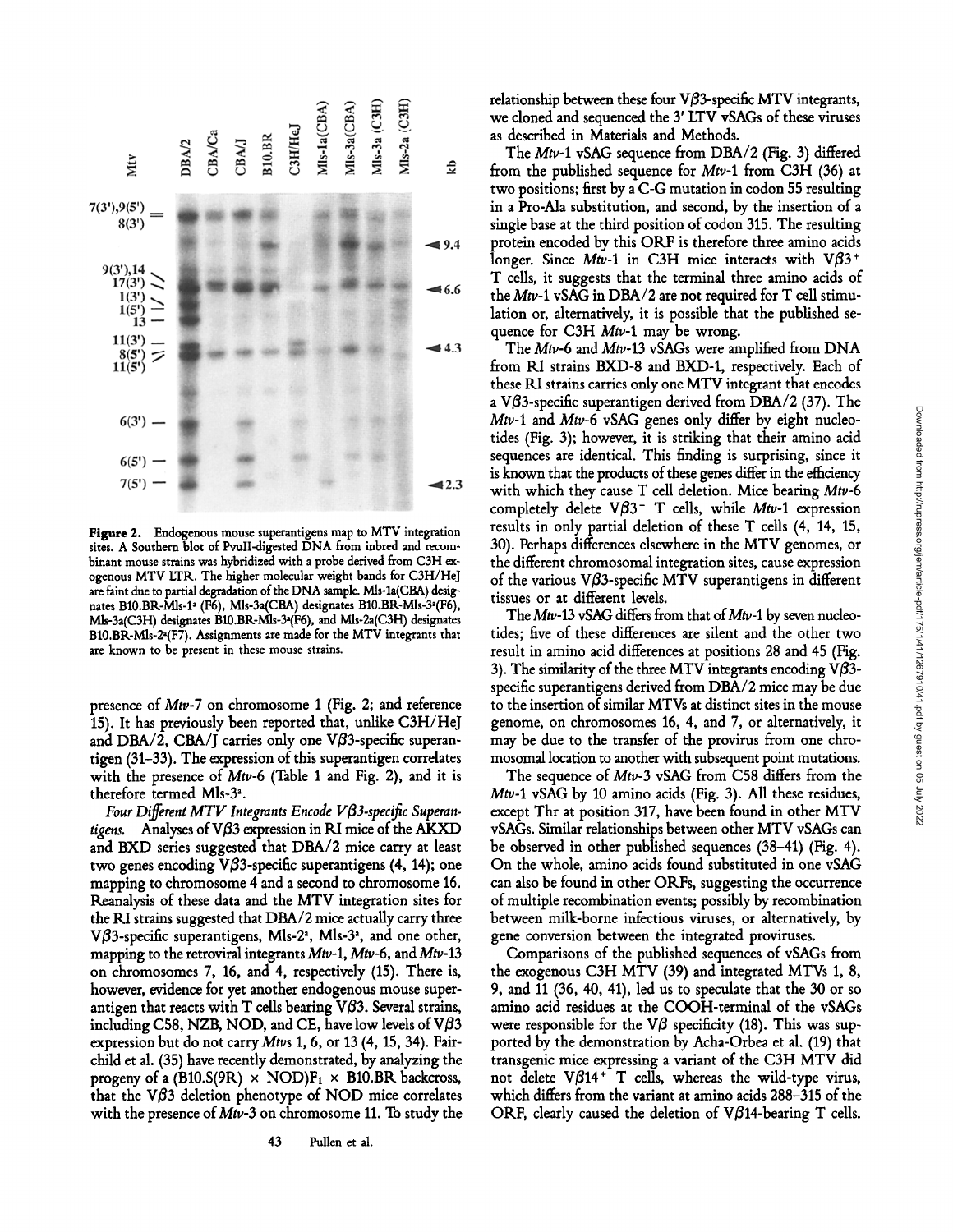|              |                                                                                                                 | 10                                                                                                             |                                                                                                                                                                                                                                                                                                                                                                                                                              | 30                                                                                                                                                                                                                                                                                                                                                                                                                           |     |
|--------------|-----------------------------------------------------------------------------------------------------------------|----------------------------------------------------------------------------------------------------------------|------------------------------------------------------------------------------------------------------------------------------------------------------------------------------------------------------------------------------------------------------------------------------------------------------------------------------------------------------------------------------------------------------------------------------|------------------------------------------------------------------------------------------------------------------------------------------------------------------------------------------------------------------------------------------------------------------------------------------------------------------------------------------------------------------------------------------------------------------------------|-----|
| <b>MTV1</b>  |                                                                                                                 |                                                                                                                |                                                                                                                                                                                                                                                                                                                                                                                                                              | ATGCCGCGCCTGCAGAGAAAATGGTTGAACTCCCGAGAGTGTCCTACACTTAGGAGAAAGCAGCCAAGGGTTGTTTCCCACCAAGGACCCGTCTGCGTGCACGCGGATGAGCCCA                                                                                                                                                                                                                                                                                                          |     |
| MTV3         |                                                                                                                 |                                                                                                                |                                                                                                                                                                                                                                                                                                                                                                                                                              | M P R L Q Q K W L N S R E C P T L R R E A A K G L F P T K D D P S A C T R M S P                                                                                                                                                                                                                                                                                                                                              |     |
| MTV6         |                                                                                                                 |                                                                                                                |                                                                                                                                                                                                                                                                                                                                                                                                                              |                                                                                                                                                                                                                                                                                                                                                                                                                              |     |
| <b>MTV13</b> |                                                                                                                 |                                                                                                                |                                                                                                                                                                                                                                                                                                                                                                                                                              |                                                                                                                                                                                                                                                                                                                                                                                                                              |     |
|              |                                                                                                                 | and a series of the series of the series of the series of the series of the series of the series of the series | $\mathbf{r}$                                                                                                                                                                                                                                                                                                                                                                                                                 |                                                                                                                                                                                                                                                                                                                                                                                                                              |     |
|              |                                                                                                                 |                                                                                                                |                                                                                                                                                                                                                                                                                                                                                                                                                              |                                                                                                                                                                                                                                                                                                                                                                                                                              |     |
|              |                                                                                                                 | 50                                                                                                             | 60                                                                                                                                                                                                                                                                                                                                                                                                                           | 70                                                                                                                                                                                                                                                                                                                                                                                                                           | 80  |
| NTV1         |                                                                                                                 |                                                                                                                |                                                                                                                                                                                                                                                                                                                                                                                                                              | TCAGACAAAGACATACTCATTCTCTGCTGCAAACTTGGCATAGCTCTGCCTGGGGCTATTGGGGGAAGTTGCGGTTCGTCGCAGGGCTCTCACCCTTGACTCTTTT---AAT                                                                                                                                                                                                                                                                                                             |     |
| <b>MTV3</b>  |                                                                                                                 |                                                                                                                |                                                                                                                                                                                                                                                                                                                                                                                                                              | D R D I L I L C C R L G I A L L C L G L L G E V A V R A R R A L T L D S F - N                                                                                                                                                                                                                                                                                                                                                |     |
| MTV6         |                                                                                                                 |                                                                                                                | $\sim 100$ km s $^{-1}$                                                                                                                                                                                                                                                                                                                                                                                                      |                                                                                                                                                                                                                                                                                                                                                                                                                              |     |
|              |                                                                                                                 |                                                                                                                | $\mathbf{r} = \mathbf{r} + \mathbf{r} + \mathbf{r} + \mathbf{r} + \mathbf{r} + \mathbf{r} + \mathbf{r} + \mathbf{r} + \mathbf{r} + \mathbf{r} + \mathbf{r} + \mathbf{r} + \mathbf{r} + \mathbf{r} + \mathbf{r} + \mathbf{r} + \mathbf{r} + \mathbf{r} + \mathbf{r} + \mathbf{r} + \mathbf{r} + \mathbf{r} + \mathbf{r} + \mathbf{r} + \mathbf{r} + \mathbf{r} + \mathbf{r} + \mathbf{r} + \mathbf{r} + \mathbf{r} + \mathbf$ |                                                                                                                                                                                                                                                                                                                                                                                                                              |     |
|              |                                                                                                                 |                                                                                                                |                                                                                                                                                                                                                                                                                                                                                                                                                              |                                                                                                                                                                                                                                                                                                                                                                                                                              |     |
|              |                                                                                                                 |                                                                                                                |                                                                                                                                                                                                                                                                                                                                                                                                                              |                                                                                                                                                                                                                                                                                                                                                                                                                              |     |
|              |                                                                                                                 | 90                                                                                                             | 100                                                                                                                                                                                                                                                                                                                                                                                                                          | 110                                                                                                                                                                                                                                                                                                                                                                                                                          | 120 |
|              |                                                                                                                 |                                                                                                                |                                                                                                                                                                                                                                                                                                                                                                                                                              | MTV1 AACTCTTCTGTGCAAGATTACAATCTAAACGATTCGGAGAACTCGACCTTCCTGCGGGCAAGGACCACAGCCAACTTCCTCTTACAAGCCACACCGACTTTGTCCTTCAGAAATAGAA<br>R S S V Q D Y N L N D S E N S T F L L G Q G P Q P T S S Y K P H R L C P S E I E                                                                                                                                                                                                               |     |
| MTV3         |                                                                                                                 | N                                                                                                              | $\mathbf{r} = \mathbf{r} \cdot \mathbf{r} + \mathbf{r} \cdot \mathbf{r} + \mathbf{r} \cdot \mathbf{r} + \mathbf{r} \cdot \mathbf{r} + \mathbf{r} \cdot \mathbf{r} + \mathbf{r} \cdot \mathbf{r} + \mathbf{r} \cdot \mathbf{r} + \mathbf{r} \cdot \mathbf{r} + \mathbf{r} \cdot \mathbf{r} + \mathbf{r} \cdot \mathbf{r} + \mathbf{r} \cdot \mathbf{r}$                                                                       | the company of the company of                                                                                                                                                                                                                                                                                                                                                                                                |     |
| XTV6         |                                                                                                                 |                                                                                                                | and a series of the contract of the series of the series of the series of the series of the series of the series of the series of the series of the series of the series of the series of the series of the series of the seri                                                                                                                                                                                               |                                                                                                                                                                                                                                                                                                                                                                                                                              |     |
| <b>MTV13</b> |                                                                                                                 |                                                                                                                |                                                                                                                                                                                                                                                                                                                                                                                                                              |                                                                                                                                                                                                                                                                                                                                                                                                                              |     |
|              |                                                                                                                 |                                                                                                                | the contract of the contract of the contract of the contract of the contract of the contract of the contract of                                                                                                                                                                                                                                                                                                              |                                                                                                                                                                                                                                                                                                                                                                                                                              |     |
|              |                                                                                                                 |                                                                                                                |                                                                                                                                                                                                                                                                                                                                                                                                                              |                                                                                                                                                                                                                                                                                                                                                                                                                              |     |
|              |                                                                                                                 | 130                                                                                                            | 140                                                                                                                                                                                                                                                                                                                                                                                                                          | 150                                                                                                                                                                                                                                                                                                                                                                                                                          | 160 |
| <b>MTV1</b>  |                                                                                                                 |                                                                                                                |                                                                                                                                                                                                                                                                                                                                                                                                                              | ATAAGAATGCTTGCTAAAAACTATATTTTTACCAATGAGACCAATGCAATAGGTCGATTATTAATGATGTTAAGAAATGAATCTTTGTCTTTTAGCACTATATTTACTCAAATTCAA<br>I R M L A K M Y I F T H E T N P I G R L L I M M L R N E S L S F S T I F T Q I Q                                                                                                                                                                                                                     |     |
| MTV3         |                                                                                                                 |                                                                                                                |                                                                                                                                                                                                                                                                                                                                                                                                                              |                                                                                                                                                                                                                                                                                                                                                                                                                              |     |
| NTV 6        |                                                                                                                 |                                                                                                                |                                                                                                                                                                                                                                                                                                                                                                                                                              |                                                                                                                                                                                                                                                                                                                                                                                                                              |     |
| <b>MTV13</b> |                                                                                                                 |                                                                                                                |                                                                                                                                                                                                                                                                                                                                                                                                                              |                                                                                                                                                                                                                                                                                                                                                                                                                              |     |
|              |                                                                                                                 |                                                                                                                |                                                                                                                                                                                                                                                                                                                                                                                                                              |                                                                                                                                                                                                                                                                                                                                                                                                                              |     |
|              |                                                                                                                 |                                                                                                                |                                                                                                                                                                                                                                                                                                                                                                                                                              |                                                                                                                                                                                                                                                                                                                                                                                                                              |     |
|              |                                                                                                                 |                                                                                                                |                                                                                                                                                                                                                                                                                                                                                                                                                              |                                                                                                                                                                                                                                                                                                                                                                                                                              |     |
|              |                                                                                                                 | 170                                                                                                            | 180                                                                                                                                                                                                                                                                                                                                                                                                                          | 190<br>WTV1 AGGTTAGAAAFGGGAATAGAAAATAGAAAGACGCTCAACCTCAGTTGAAGAACAGGTGCAAGGACTAAGGCCTCAGGCCTAGAAGAAGAGGGAAAGAGGAAGTGCGCTTGTCAAA                                                                                                                                                                                                                                                                                              | 200 |
| <b>MTV3</b>  |                                                                                                                 |                                                                                                                |                                                                                                                                                                                                                                                                                                                                                                                                                              | R L E M G I E N R K R R S T S V E E Q V Q G L R A S G L E V K R G K R S A L V K                                                                                                                                                                                                                                                                                                                                              |     |
|              |                                                                                                                 |                                                                                                                |                                                                                                                                                                                                                                                                                                                                                                                                                              |                                                                                                                                                                                                                                                                                                                                                                                                                              |     |
| MTV 6        |                                                                                                                 |                                                                                                                |                                                                                                                                                                                                                                                                                                                                                                                                                              |                                                                                                                                                                                                                                                                                                                                                                                                                              |     |
| <b>MTV13</b> |                                                                                                                 |                                                                                                                |                                                                                                                                                                                                                                                                                                                                                                                                                              | الوالون والوالون والوالون والوالون والمناول والمناول والمناول والمناول والمناول والمناول والمناول والمناول                                                                                                                                                                                                                                                                                                                   |     |
|              |                                                                                                                 |                                                                                                                |                                                                                                                                                                                                                                                                                                                                                                                                                              |                                                                                                                                                                                                                                                                                                                                                                                                                              |     |
|              |                                                                                                                 | 210                                                                                                            | 220                                                                                                                                                                                                                                                                                                                                                                                                                          | 230                                                                                                                                                                                                                                                                                                                                                                                                                          | 240 |
| MTV1         |                                                                                                                 |                                                                                                                |                                                                                                                                                                                                                                                                                                                                                                                                                              | ATAGGAGACAGGTGGCGAACCAGGGACTTATAGGGGACCTTACATTTACAGACCAACAGACGCCCCGTTACCATATACAGGAAGATATGATTTAAATTTTGATAGGTGGGTCACAGTC                                                                                                                                                                                                                                                                                                       |     |
| XTV 3        |                                                                                                                 |                                                                                                                |                                                                                                                                                                                                                                                                                                                                                                                                                              | I G D R W W Q P G T Y R G P Y I Y R P T D A P L P Y T G R Y D L N P D R W V                                                                                                                                                                                                                                                                                                                                                  |     |
| <b>MTV6</b>  |                                                                                                                 |                                                                                                                |                                                                                                                                                                                                                                                                                                                                                                                                                              | the contract of the contract of the contract of the contract of the contract of the contract of the contract of                                                                                                                                                                                                                                                                                                              |     |
|              |                                                                                                                 |                                                                                                                | and a series and a series of the contract of the series of the series of the series of the series of the series of the series of the series of the series of the series of the series of the series of the series of the serie                                                                                                                                                                                               |                                                                                                                                                                                                                                                                                                                                                                                                                              |     |
| <b>MTV13</b> |                                                                                                                 |                                                                                                                | $\bullet$                                                                                                                                                                                                                                                                                                                                                                                                                    | $\sim$<br>$\sim$                                                                                                                                                                                                                                                                                                                                                                                                             |     |
|              |                                                                                                                 |                                                                                                                |                                                                                                                                                                                                                                                                                                                                                                                                                              |                                                                                                                                                                                                                                                                                                                                                                                                                              |     |
|              |                                                                                                                 | 250                                                                                                            | 260                                                                                                                                                                                                                                                                                                                                                                                                                          | 270                                                                                                                                                                                                                                                                                                                                                                                                                          | 280 |
|              |                                                                                                                 |                                                                                                                |                                                                                                                                                                                                                                                                                                                                                                                                                              | NTV1 AACGGCTATAAAGTGTTATACAGATCCCTCCCCTTCGTGAAAGGCTCGCCAGAGCTAGACCTCCTTGGTGTGTTGTCTCAAGAAAAAAAGACGACATGAAACAACAGGTACATGA1                                                                                                                                                                                                                                                                                                    |     |
| <b>MTV3</b>  |                                                                                                                 |                                                                                                                |                                                                                                                                                                                                                                                                                                                                                                                                                              | N G Y K V L Y R S L P F R E R L A R A R P P W C V L S Q E E K D D M K O Q V H D                                                                                                                                                                                                                                                                                                                                              |     |
| MTV6         | <b>Contract Contract Contract</b>                                                                               |                                                                                                                | and the company of the company of the company of the company of the company of the company of the company of the company of the company of the company of the company of the company of the company of the company of the comp<br>T.                                                                                                                                                                                         | the company of the company of the company of                                                                                                                                                                                                                                                                                                                                                                                 |     |
| MTV13        |                                                                                                                 |                                                                                                                | and the contract of the contract of the contract of the contract of the contract of the contract of the contract of the contract of the contract of the contract of the contract of the contract of the contract of the contra                                                                                                                                                                                               |                                                                                                                                                                                                                                                                                                                                                                                                                              |     |
|              |                                                                                                                 | $\sim$<br>$\sim$ $\sim$<br><b>Sales Advised Street</b>                                                         |                                                                                                                                                                                                                                                                                                                                                                                                                              | $\mathbf{r}$ , and $\mathbf{r}$ , and $\mathbf{r}$                                                                                                                                                                                                                                                                                                                                                                           |     |
|              |                                                                                                                 |                                                                                                                |                                                                                                                                                                                                                                                                                                                                                                                                                              |                                                                                                                                                                                                                                                                                                                                                                                                                              |     |
|              |                                                                                                                 | 290                                                                                                            | 300                                                                                                                                                                                                                                                                                                                                                                                                                          | 310                                                                                                                                                                                                                                                                                                                                                                                                                          |     |
| <b>MTV1</b>  |                                                                                                                 |                                                                                                                |                                                                                                                                                                                                                                                                                                                                                                                                                              | TATATTTATCTAGGAACAGGAATGATA---CATTGG---AAAGTATTTTATAACAGTAGAGAGGCCCAAAAGACATATATAGAACATATTAAGGCTTTGCCCTTAGCTTTCTAA<br>Y I Y L G T G M I - H W - K V F Y N S R E E A K R H I I E H I K A L P L A F *                                                                                                                                                                                                                          |     |
| XTV3         | a comparative contract and a comparative comparative                                                            |                                                                                                                |                                                                                                                                                                                                                                                                                                                                                                                                                              | $\mathbf{v} = \mathbf{v} + \mathbf{v} + \mathbf{v} + \mathbf{v} + \mathbf{v} + \mathbf{v} + \mathbf{v} + \mathbf{v} + \mathbf{v} + \mathbf{v} + \mathbf{v} + \mathbf{v} + \mathbf{v} + \mathbf{v} + \mathbf{v} + \mathbf{v} + \mathbf{v} + \mathbf{v} + \mathbf{v} + \mathbf{v} + \mathbf{v} + \mathbf{v} + \mathbf{v} + \mathbf{v} + \mathbf{v} + \mathbf{v} + \mathbf{v} + \mathbf{v} + \mathbf{v} + \mathbf{v} + \mathbf$ |     |
| <b>MTV6</b>  |                                                                                                                 | $\sim$                                                                                                         |                                                                                                                                                                                                                                                                                                                                                                                                                              | .<br>$\overline{\phantom{a}}$                                                                                                                                                                                                                                                                                                                                                                                                |     |
| <b>MTV13</b> | the contract of the contract of the contract of the contract of the contract of the contract of the contract of | $\sim$ $\sim$ $\sim$                                                                                           |                                                                                                                                                                                                                                                                                                                                                                                                                              | and a series of the contract of the contract of the contract of the contract of the contract of the contract of                                                                                                                                                                                                                                                                                                              |     |

Figure 3. Sequences of V $\beta$ 3-specific MTV viral superantigens. Dashes designate spaces to allow alignment with the sequences of the other MTV vSAGs as shown in Fig. 4. These sequence data have been included in the EMBL Data Libraries under accession numbers X63024 (MTV1), X63025 (MTV3), X63026 (MTV6), and X63027 (MTV13).

**44 Mouse Mammary Tumor Virus Integrants Encode VO3-specific Superantigens**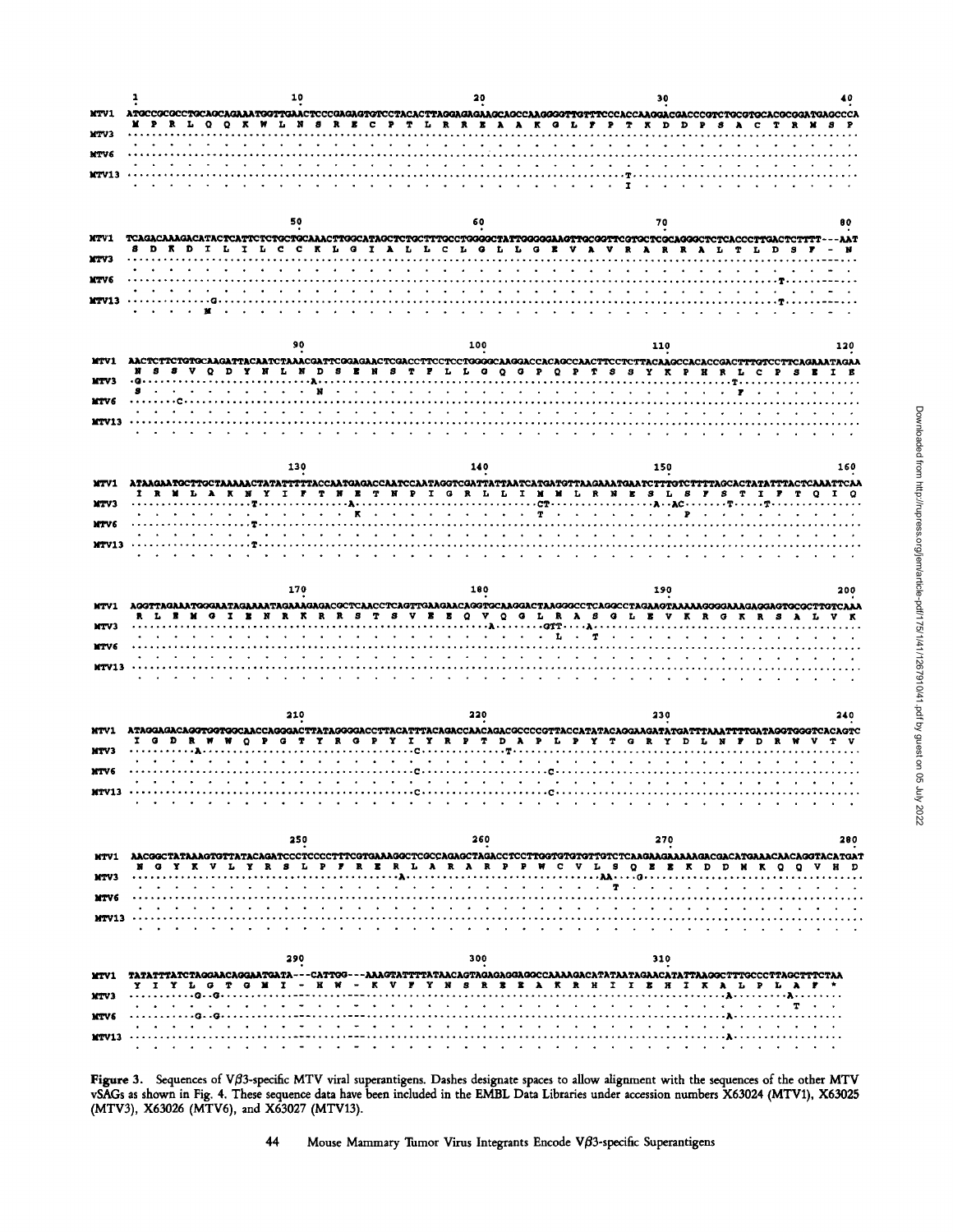| <b>MTV</b>        | VS.   | 1<br>10                                                                                                          | 20  | 30  | 40  | 50  | 60                                     | 70  | 80  | 90  | 100 | 110 |
|-------------------|-------|------------------------------------------------------------------------------------------------------------------|-----|-----|-----|-----|----------------------------------------|-----|-----|-----|-----|-----|
| Consensus         |       | MPRLOOKWLMSRECPTLRREAAKGLFPTKDDPSACTRMSPSDKDILILCCKLGIALLCLGLLGEVAVRARRALTLDSF-WWSSVQDYMLWMSEMSTFLLGQGPQFTSSYK   |     |     |     |     |                                        |     |     |     |     |     |
| MTV-C3H           | 14,15 |                                                                                                                  |     |     |     |     |                                        |     |     |     |     |     |
| <b>XTV-GR</b>     | 14    |                                                                                                                  |     |     |     |     |                                        |     |     |     |     |     |
| $MTV-1$ (C3H)     | з     |                                                                                                                  |     |     |     |     |                                        |     |     |     |     |     |
| MTV-1, MTV-6      | з     |                                                                                                                  |     |     |     |     |                                        |     |     |     |     |     |
| $NTV-3$           | з     |                                                                                                                  |     |     |     |     |                                        |     |     |     |     |     |
| $MTV-13$          | 3     |                                                                                                                  |     |     |     |     |                                        |     |     |     |     |     |
| $RTV - 0$         | 11    |                                                                                                                  |     |     |     |     |                                        |     |     |     |     |     |
| $MTV - 9$         | 5.11  |                                                                                                                  |     |     |     |     |                                        |     |     |     |     |     |
|                   |       | 120                                                                                                              | 130 | 140 | 150 | 160 | 170                                    | 190 | 190 | 200 | 210 | 220 |
| Consensus         |       | PHRFCPSEIEIRMLAKWYIFTNKTNPIGRLLITMLRNESLSFSTIFTQIQRLEMGIENRKRRSTSVEEQVQGLLASGLEVKKGKRSVFVKIGDRWWQPGTYRGPYIYRPT   |     |     |     |     |                                        |     |     |     |     |     |
| <b>MTV-C3H</b>    | 14,15 |                                                                                                                  |     |     |     |     |                                        |     |     |     |     |     |
| <b>MTV-GR</b>     | 14    |                                                                                                                  |     |     |     |     |                                        |     |     |     |     |     |
| $MTV - 1$ (C3H)   | з     |                                                                                                                  |     |     |     |     |                                        |     |     |     |     |     |
| $MTV-1$ , $MTV-6$ | з     |                                                                                                                  |     |     |     |     |                                        |     |     |     |     |     |
| $27V - 3$         | з     |                                                                                                                  |     |     |     |     |                                        |     |     |     |     |     |
| $MTV - 13$        | з     |                                                                                                                  |     |     |     |     |                                        |     |     |     |     |     |
| $27V - 8$         | 11    |                                                                                                                  |     |     |     |     |                                        |     |     |     |     |     |
| $MTV-9$           | 5,11  |                                                                                                                  |     |     |     |     |                                        |     |     |     |     |     |
|                   |       | 230                                                                                                              | 240 | 250 | 260 | 270 | 280                                    | 290 | 300 | 310 | 320 |     |
| Consensus         |       | DAPLPYTGRYDLMFDRWVTVNGYKVLYRSLPFRERLARARPPWCVLTQEEKDDMKQQVHDYIYLGTGM- · · WGKIFH-TKBGAVA · LISHISA · T · GMSYMG* |     |     |     |     |                                        |     |     |     |     |     |
| <b>MTV-C3H</b>    | 14,15 |                                                                                                                  |     |     |     |     |                                        |     |     |     |     |     |
| <b>NTV-GR</b>     | 14    |                                                                                                                  |     |     |     |     |                                        |     |     |     |     |     |
| MTV-1 (C3H)       | з     |                                                                                                                  |     |     |     |     |                                        |     |     |     |     |     |
| $MTV-1.$ $MTV-6$  | з     |                                                                                                                  |     |     |     |     | IH -- V. YMSR . E - KRHI - K - LPLAP*  |     |     |     |     |     |
| $MTV-3$           | з     |                                                                                                                  |     |     |     |     | IH .- . V . YMSR . E . KRHI K . LPLTF* |     |     |     |     |     |
| $17V - 13$        | з     |                                                                                                                  |     |     |     |     | SIH---V-YMSR-E-KRHIX-LPLAF*            |     |     |     |     |     |
| $MTV - B$         | 11    |                                                                                                                  |     |     |     |     |                                        |     |     |     |     |     |
| $MTV - 9$         | 5.11  |                                                                                                                  |     |     |     |     |                                        |     |     |     |     |     |
| $27V - 11$        | 11    |                                                                                                                  |     |     |     |     |                                        |     |     |     |     |     |

**Figure 4. Comparison of amino acid sequences for MTV viral superantigens. The consensus sequence was derived from the published** MTV vSAG **sequences** (36, 38-41).

The finding that all the MTV vSAGs that stimulate  $V\beta3$ <sup>+</sup> **cells have similar sequences, which differ significantly from the other MTV vSAG sequences at the 3' end, strengthens the hypothesis that the 3' end of the MTV ORF encodes**  the V $\hat{\beta}$ -binding portion of the vSAGs (Fig. 4). This hypoth**esis is currently being further tested by analyzing T cell responses to chimeric vSAGs.** 

**B cell transfectants expressing the** *Mtv-1* **and Mtv-3 vSAGs were generated to test whether the products of these genes stimulate VB3-bearing T cells. CH12.1, a B cell lymphoma derived from B10.A (28), was used as the recipient cell line.** 

**45 Pullen et al.** 

Since B10 congenic mice have high levels of  $V\beta$ 3 expression  $(4, 34)$ , we inferred that this B cell would not carry any V $\beta$ 3**reactive MTV integrants that might confound the results. Transfectants expressing Mtv-1 vSAG or Mtv-3 vSAG stimu**lated Vβ3<sup>+</sup> T cell hybrids, K25-49.16 (Table 2) and K25-**59.6, while transfectants expressing the hybrid vSAG C3H construct (pUVH) alone did not stimulate these T cells (data not shown). Thus, in conclusion, these experiments confirm that the vSAGs of these endogenous MTV integrants are superantigens, as has been previously demonstrated for the infectious MTVs.**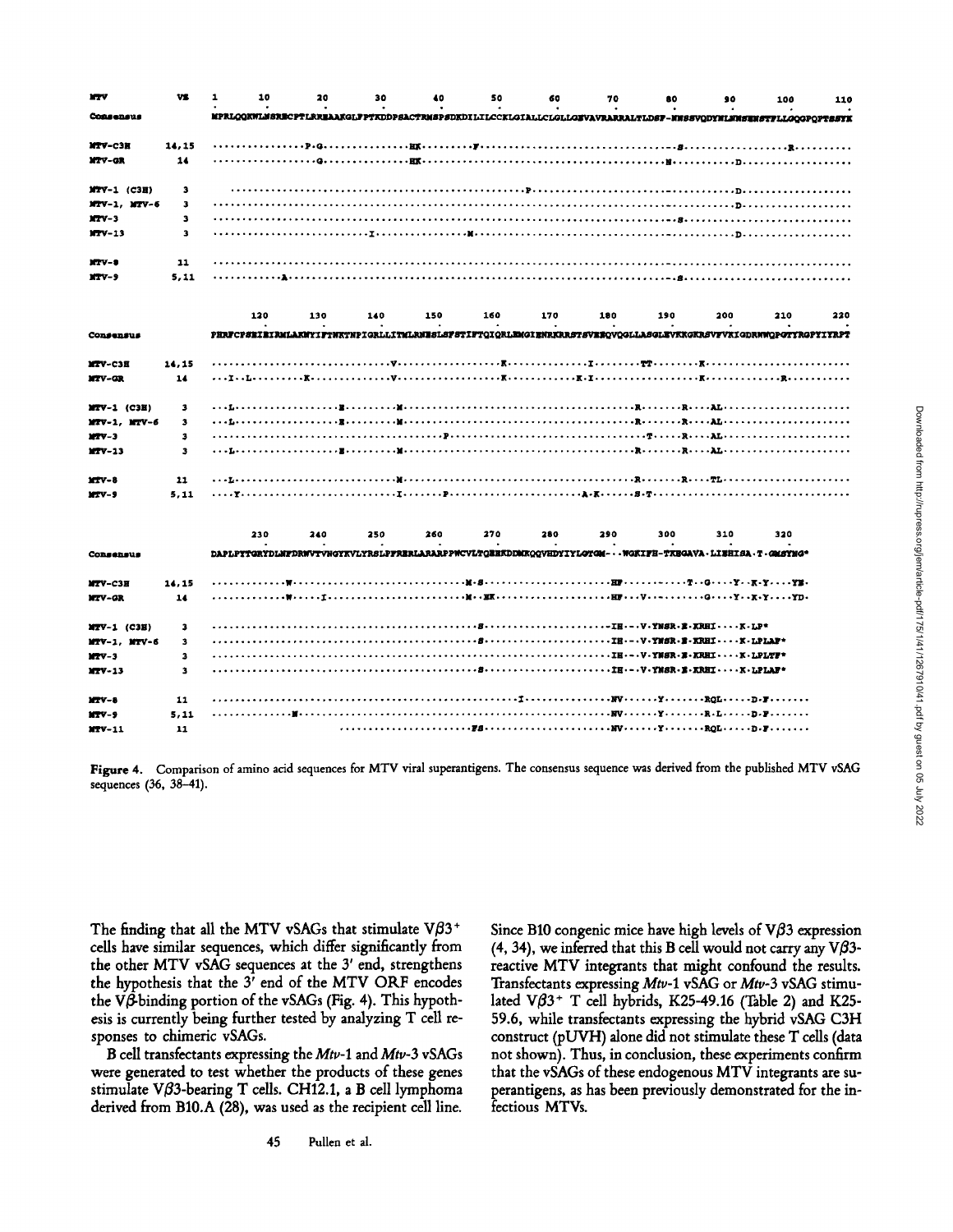Table 2. *Stimulation of VB3<sup>+</sup>* T Cell Hybrids by *Transfectants Expressing Mtv-10RF or MW-3 0RF* 

|                        | IL-2 production by T cell hybrids     |                         |  |  |  |
|------------------------|---------------------------------------|-------------------------|--|--|--|
| CH12.1 transfectants   | K <sub>25</sub> -49.16<br>$(V\beta3)$ | KOX7-6.6<br>$(V\beta7)$ |  |  |  |
|                        | U/ml                                  |                         |  |  |  |
| <b>CMTV1-25</b>        | 80                                    |                         |  |  |  |
| <b>CMTV1-35</b>        | 160                                   |                         |  |  |  |
| <b>CMTV1-40</b>        | 320                                   |                         |  |  |  |
| <b>CMTV1-43</b>        | 160                                   |                         |  |  |  |
| $CMTV3-4$              | 640                                   |                         |  |  |  |
| CMTV3-8                | 320                                   |                         |  |  |  |
| $CMTV3-27$             | 320                                   |                         |  |  |  |
| CMTV3-4.4 <sup>‡</sup> | 160                                   |                         |  |  |  |
| CMTV3-4.5 <sup>‡</sup> | 640                                   |                         |  |  |  |
| CMTV3-4.7              | 640                                   |                         |  |  |  |

 $*$  <10 U of IL-2/ml.

\* These transfectants are clones of CMTV3-4.

We thank Gregory Shackleford for making available the pUVH vector containing the hybrid MTV, and John Majors for providing the fragment of C3H MTV, containing *env* and the 3' LTR, that was used in generating the LTR probe.

This work was supported by U.S. Public Health Service grants AI-18785, AI-22259, and AI17134.

Address correspondence to Ann Pullen, Department of Immunology, University of Washington, I 264 Health Services Building, SL-05, Seattle, WA 98195.

*Received for publication 1I June 1991 and in revised form 3 October 1991.* 

## **References**

- 1. Kappler, J., T. Wade, J. White, E. Kushnir, M. Blackman, J. Bill, R. Roehm, and P. Marrack. 1987. A T cell receptor  $V\beta$  segment that imparts reactivity to a class II major histocompatibility complex product. Cell. 49:263.
- 2. Kappler, J.W., U. Staerz, J. White, and P.C. Marrack. 1988. Self-tolerance eliminates T cells specific for Mls-modified products of the major histocompatibility complex. *Nature (Lond.).*  332:35.
- 3. MacDonald, H.R., R. Schneider, R.K. Lees, R.C. Howe, H. Acha-Orbea, H. Festenstein, R.M. Zinkernagel, and H. Hengartner. 1988. T-cell receptor V $\beta$  use predicts reactivity and tolerance to Mls'-encoded antigens. *Nature (Lond.).* 332:40.
- 4. Pullen, A.M., P. Marrack, and J.W. Kappler. 1988. The T cell repertoire is heavily influenced by tolerance to polymorphic self antigens. *Nature (Lond.).* 335:796.
- 5. Happ, M.P., D. Woodland, and E. Palmer. 1989. A third T

cell receptor  $\nabla\beta$  gene encodes reactivity to Mls-1<sup>2</sup> gene products. *Proc. Natl. Acad. Sci. USA.* 86:6293.

- 6. Bill, J., O. Kanagawa, D. Woodland, and E. Palmer. 1989. The MHC molecule I-E is necessary but not sufficient for the clonal deletion of  $V\beta$ 11-bearing cells. *J. Exp. Med.* **169:1405.**
- 7. Okada, C.Y., and I.L. Weissman. 1989. Relative V $\beta$  transcript levels in thymus and peripheral lymphoid tissues from various mouse strains. Inverse correlation of IE and Mls expression with relative abundance of several  $V\beta$  transcripts in peripheral lymphoid tissues. *J. Exp. Med.* 169:1703.
- 8. Tomonari, K., and E. Lovering. 1988. T-cell receptor-specific monoclonal antibody against a V $\beta$ 11-positive mouse T cell done. *Iramunogenetics.* 28:445.
- 9. White, J., A. Herman, A.M. Pullen, R. Kubo, J. Kappler, and P. Marrack. 1989. The V $\beta$ -specific superantigen Staphylococcal enterotoxin B: stimulation of mature T ceils and donal
- 46 Mouse Mammary Tumor Virus Integrants Encode  $V\beta$ 3-specific Superantigens